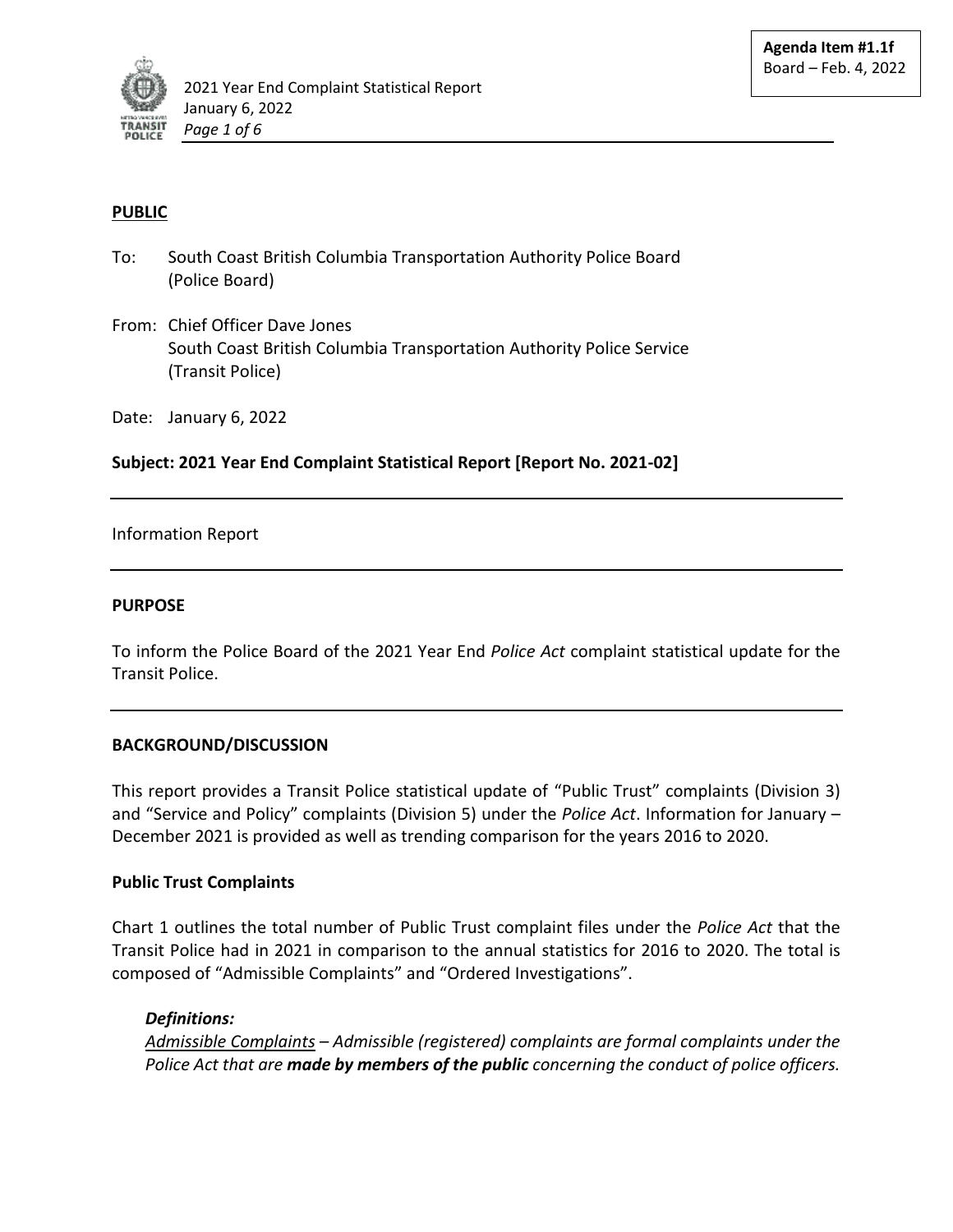

*Ordered Investigation – Public Trust investigations that are ordered by the Police Complaint Commissioner ("PCC"), whether it is upon the request of a police service or as a result of information received directly by the PCC from any source that raises concerns about police officer misconduct. The legislation also requires the PCC to order a mandatory external investigation into serious harm or death incidents, pursuant to s. 89 of the Police Act.* 



Chart 2 shows the number of substantiated Public Trust complaints following the file investigation and concluding review by the Office of the Police Complaint Commissioner ("OPCC"). As some of the 2021 Public Trust complaint files are still active and/or open before the OPCC, the substantiated file status may change on their conclusion. The Transit Police has recorded 14 substantiated Public Trust Complaints between 2016 and 2021.

# *Definition:*

*Substantiated – The allegation(s) is supported by the evidence and the matter proceeds to a discipline process.* 

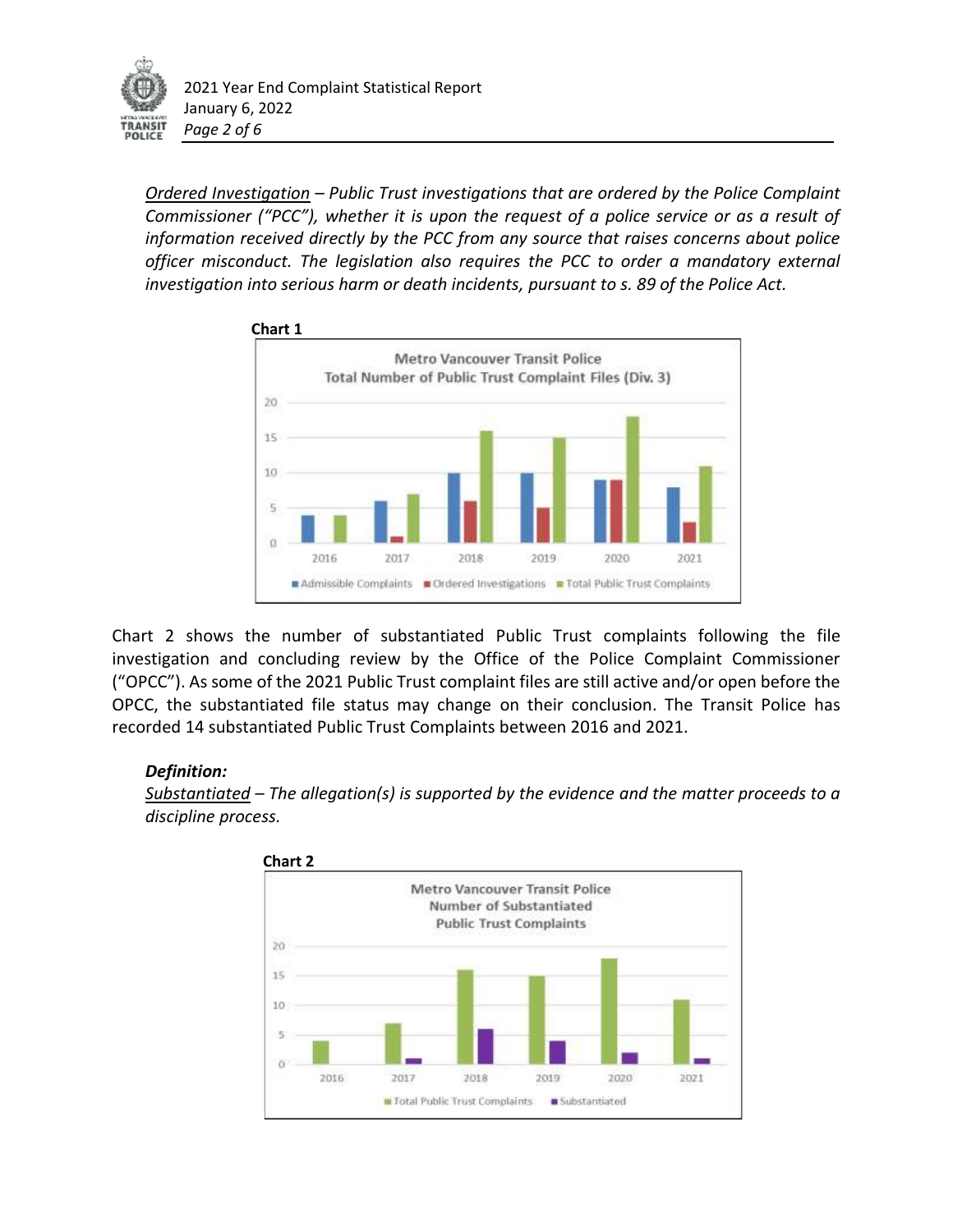

Chart 3 shows the annual rates of Public Trust complaint files per police officer and substantiated Public Trust complaints per police officer from 2016 to 2021. There may be further changes to the substantiated complaint rate as some 2021 files remain under investigation or are not yet concluded.



# **Categories of Misconduct**

There are 13 different categories of misconduct set out in s. 77 of the *Police Act*:

|           | Abuse of Authority                 | Improper Use/Care of Firearms |
|-----------|------------------------------------|-------------------------------|
|           | Accessory to Misconduct            | Damage to Property of Others  |
|           | <b>Corrupt Practice</b>            | Misuse of Intoxicants         |
|           | Discreditable Conduct              | Deceit                        |
| $\bullet$ | Improper Disclosure of Information | Neglect of Duty               |
|           | Improper Off Duty Conduct          | Discourtesy                   |
|           | Damage to Police Property          |                               |
|           |                                    |                               |

A complaint may involve one or more misconduct allegations and, for some files, more than one Member. Misconduct allegations may change throughout the course of an investigation or as the result of analysis by the OPCC, the discipline authority or the investigator. Chart 4 identifies the categories of misconduct that were found in the substantiated Public Trust complaints over the past six years.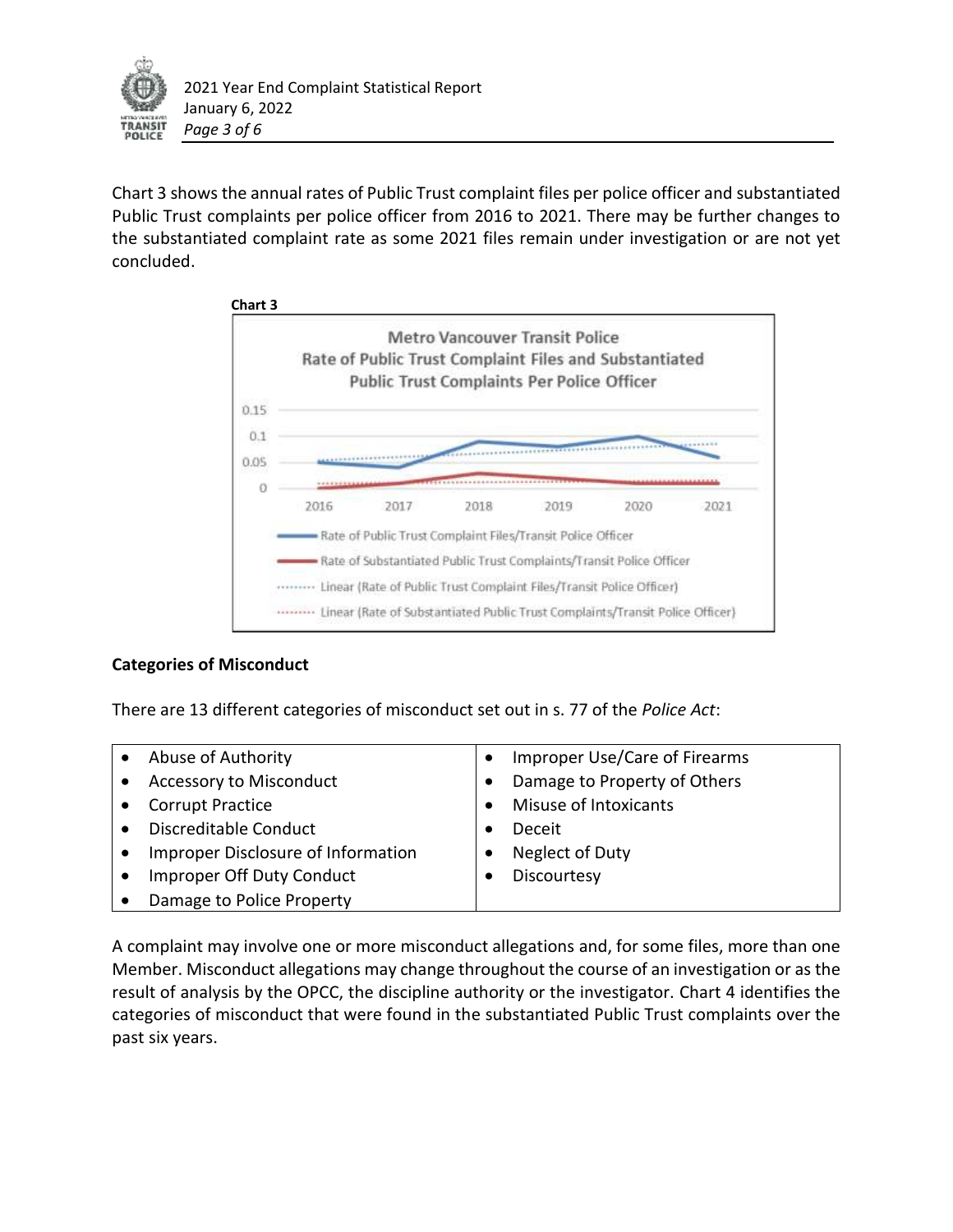

#### **Chart 4**

| <b>Metro Vancouver Transit Police</b>                                               |      |      |      |      |      |              |  |  |  |
|-------------------------------------------------------------------------------------|------|------|------|------|------|--------------|--|--|--|
| Misconduct Categories Involved with Substantiated Public Trust<br><b>Complaints</b> | 2016 | 2017 | 2018 | 2019 | 2020 | 2021         |  |  |  |
| Abuse of Authority                                                                  | 0    | 0    |      | O    | 0    | <sub>0</sub> |  |  |  |
| Discreditable Conduct                                                               | 0    | 0    |      |      |      |              |  |  |  |
| Accessory to Misconduct                                                             | 0    |      |      |      |      | $\pmb{0}$    |  |  |  |
| Improper Disclosure of Information                                                  | 0    | 0    | 0    |      | o    | <sub>0</sub> |  |  |  |
| Corrupt Practice                                                                    | 0    | o    | O    |      | ŋ    | 0            |  |  |  |
| Improper Off-Duty Conduct                                                           | 0    |      |      |      |      | 0            |  |  |  |
| Damage to Police Property                                                           | 0    | 0    | O    |      | o    | 0            |  |  |  |
| Improper Use/Care of Firearms                                                       | 0    |      | O    |      |      | 0            |  |  |  |
| Damage to Property of Others                                                        | 0    |      |      |      |      | <sub>0</sub> |  |  |  |
| Misuse of Intoxicants                                                               | 0    | 0    | ი    |      |      | 0            |  |  |  |
| Deceit                                                                              | 0    |      |      |      |      | 0            |  |  |  |
| Neglect of Duty                                                                     | 0    |      |      |      |      | 0            |  |  |  |
| Discourtesy                                                                         | 0    |      |      |      |      | 0            |  |  |  |

## **Service and Policy Complaints**

Under s. 168 of the *Police Act*, a person may make a "Service" or "Policy" complaint. Such a complaint may arise within a Public Trust complaint or be an independent complaint. A service or policy complaint are those regarding the quality of a police agency's service to the community or regarding the police agency's operating policies. Chart 5 shows the number of service and policy complaints received each year from 2016 to 2021. The Police Board received no Service and Policy complaint in 2021.

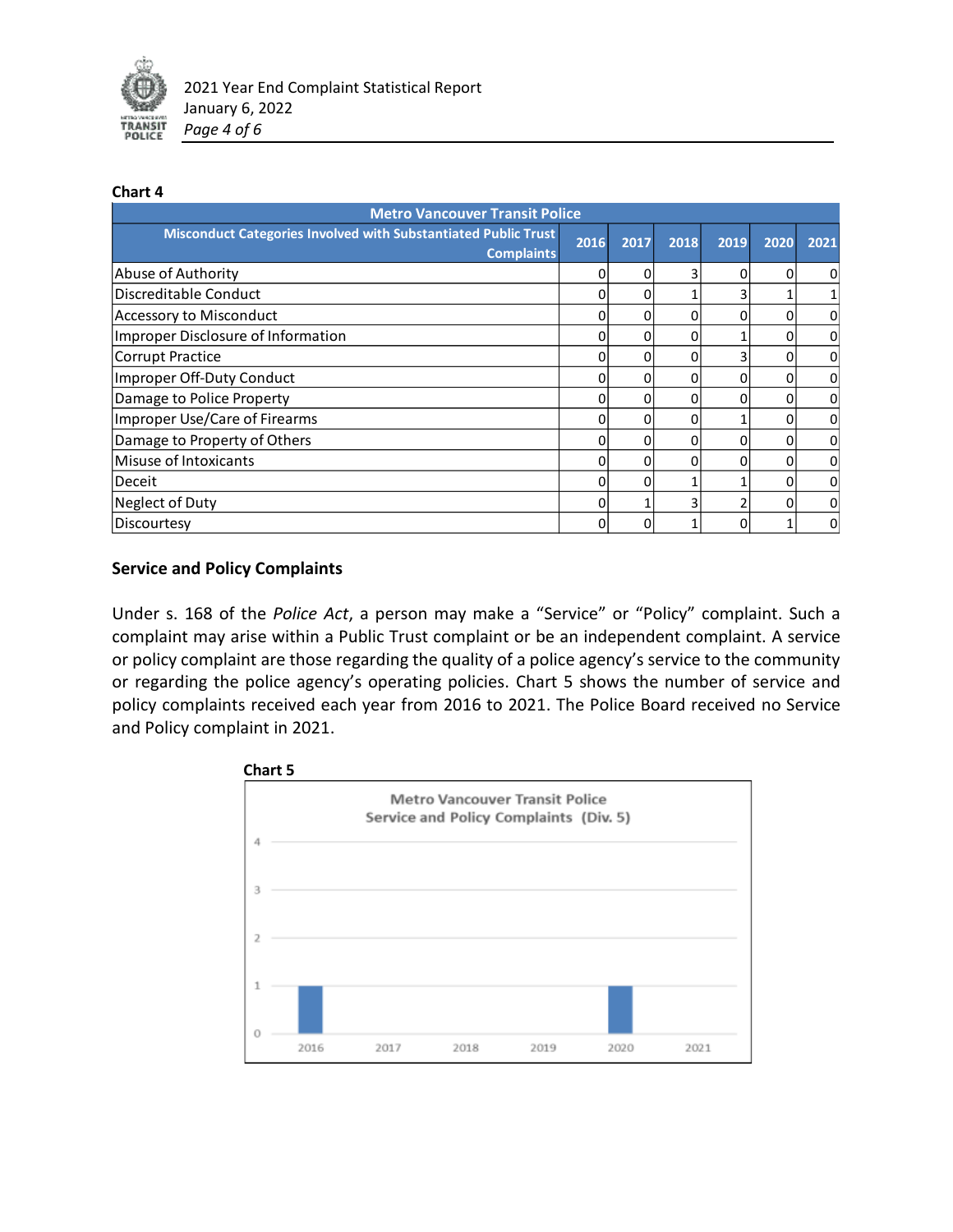

## **Reportable Injuries**

The Transit Police Professional Standards Unit ("PSU") is required to report all incidents where an individual in the care or custody of the police suffers a 'reportable injury' that requires medical treatment at a hospital. The OPCC opens a 'monitor file' until it is determined whether a Police Act investigation is warranted or not. Where a misconduct investigation is required, the incident is also included within the 'Ordered Investigation' statistics. The number of reportable injuries for 2016 to 2021 is shown in Chart 6.



As note, in 2018, Transit Police adopted an approach to err on the side of caution where it comes to the threshold for reportable injuries, particularly where a person admits to or appears to have taken drugs. For their own health and safety, they are transported to hospital to be medically cleared or held for medical observation or treatment. The increase in reportable injuries, particularly in 2018, is attributed to this cautious approach, and further influenced by the Opioid crisis.

Some injuries occur incidental to arrest (e.g., sore wrist or leg, or dislocated finger). A complete review of the increase in the number of reportable injuries was undertaken in 2018. At that time, no issues of concern were discovered related to the actions of our Members, nor has issue arisen since then in relation to s. 89 events.

## **Integrated PSU Unit**

In September 2021, Transit Police and four other small police agencies (Delta, New Westminster, West Vancouver and Port Moody) formed an Integrated Professional Standards Unit. Inspector